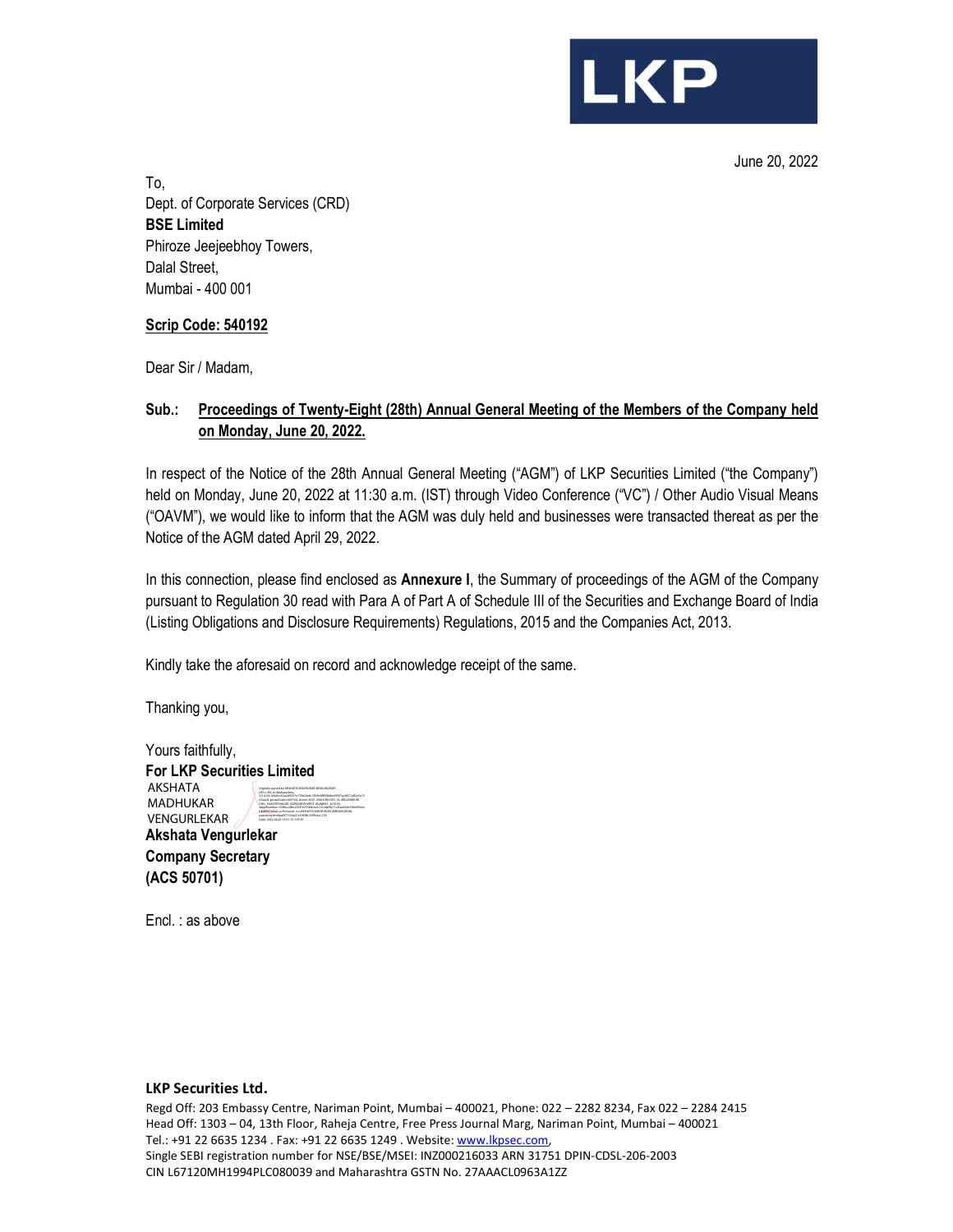

## Annexure – I

# Summary of the proceedings of the Twenty-Eight (28th) Annual General Meeting of the Members of LKP Securities Limited ("the Company").

The 28th Annual General Meeting ("AGM" or "the Meeting") of the Shareholders of LKP Securities Limited ("the Company") was held on Monday, June 20, 2022 at 11:30 a.m. (IST) through Video Conferencing ("VC") / Other Audio Visual Means ("OAVM"). The registered office of the Company i.e. 203 Embassy Centre, Nariman Point, Mumbai 400 021 was the deemed venue for the AGM.

Mr. Pratik M. Doshi (Chairman & Managing Director) chaired the AGM.

The Chairman after ascertaining that the requisite quorum was present, welcomed the members and declared that the Meeting was validly constituted and commenced the proceedings of the Meeting.

The following Directors were present at the AGM through VC:

- 1. Mr. Pratik M. Doshi, Chairman & Managing Director;
- 2. Mr. Ganesh Malhotra, Independent Director and Chairman of the Audit Committee;
- 3. Ms. Anjali Suresh, Independent Director;
- 4. Mr. Sajid Mohamed, Independent Director;
- 5. Mr. Mahendra V. Doshi, Non-Executive Director;
- 6. Mr. S. S. Gulati, Non-Executive Director.

Mr. Girish Majrekar, Chief Financial Officer and Ms. Akshata Vengurlekar, Company Secretary attended the AGM through VC from the registered office of the Company.

Mr. Sanjay Kothari, Partner - MGB & Co. LLP, Chartered Accountants, Statutory Auditors and Mr. V. Ramachandran, Proprietor - V. R. Associates, Practicing Company Secretaries, Secretarial Auditors and also the Scrutinizer for the meeting attended the AGM through VC.

The Company Secretary briefed all the Shareholders about certain procedural and technical aspects of the AGM with respect to joining the Meeting through Video Conference and also informed that subsequent to the MCA circular, issued by the Ministry of Corporate Affairs, the facility to appoint proxy to attend and cast vote for the members was not available for the AGM. However, the body corporates were entitled to appoint authorized representatives to attend the AGM through VC / OAVM and participate and cast their votes through e‐voting.

The Company Secretary also informed that the Members were provided an option to ask for the documents referred to in the Notice of the AGM and the explanatory statement, till the conclusion of the AGM.

The Chairman informed that all feasible efforts under the current circumstances were made by the Company to enable members to participate through video conference and vote at the AGM. He further thanked all the members, colleagues on the Board, auditors and the management team for joining the meeting.



## LKP Securities Ltd.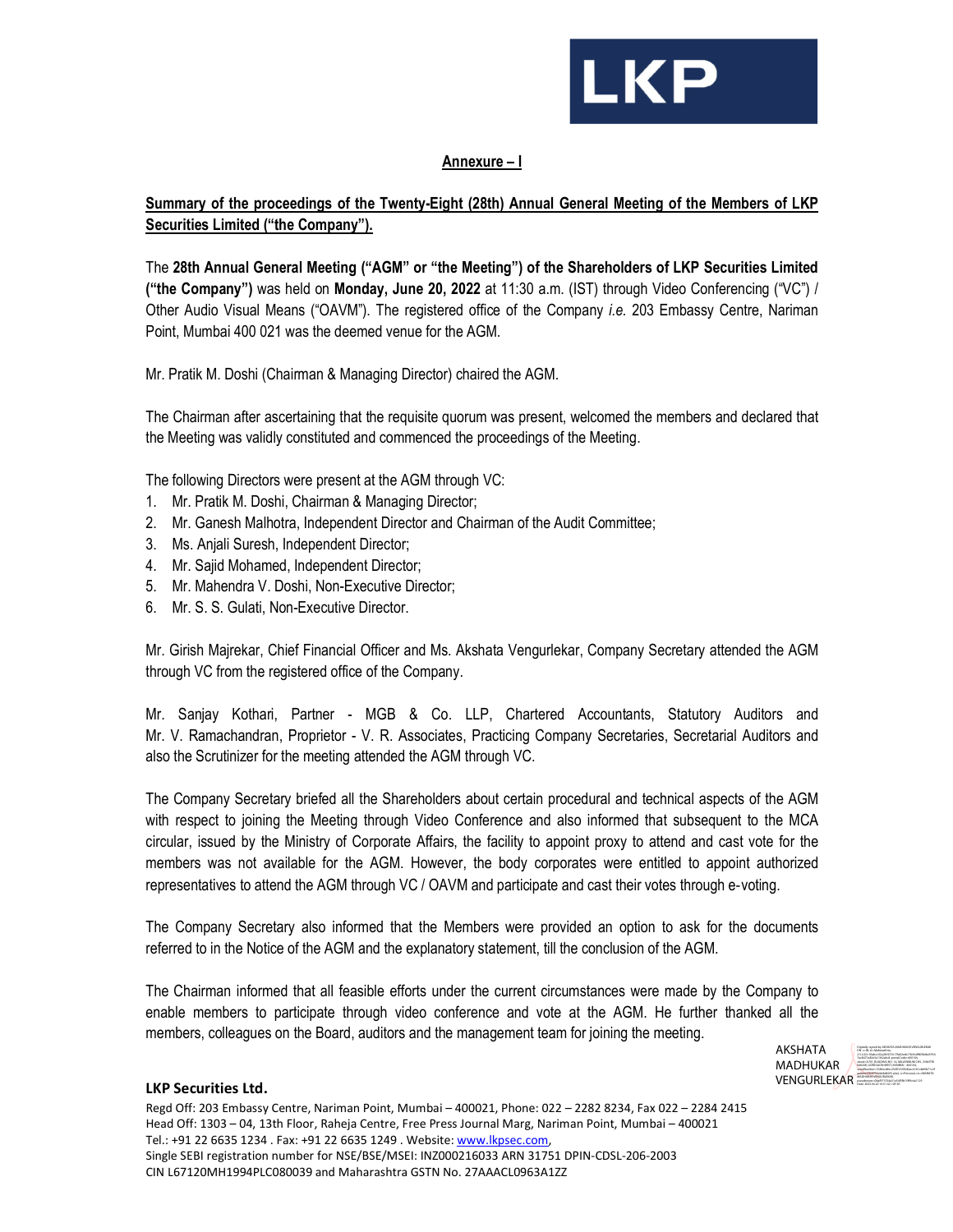

The Chairman further informed that the authorised representation from four shareholders for a total of 2,91,07,186 Equity Shares being 38.89% of the paid-up Equity Share capital was received by the Company up to the commencement of the meeting.

The Chairman then delivered his speech to the Shareholders which *inter-alia* included brief economic scenario, highlights of the Company's performance during the Financial Year 2021-22.

Proceeding further the Chairman with the consent of the Shareholders present, took the notice convening the meeting and the director's report as read and instructed Ms. Akshata Vengurlekar, Company Secretary to provide summary of the Auditors' Report forming part of the Annual Report for FY 2021-22.

The Company Secretary stated that statutory auditor's report on Standalone and Consolidated Financial Statements for the financial year ended March 31, 2022, did not contain any qualifications, observations, adverse comments, reservation or remarks and thus they are not required to be read at the meeting. With the permission of the members, they were taken as read.

The Company Secretary then instructed the manner of asking questions by speaker shareholders and invited registered speakers to ask their queries/give suggestions. The Company Secretary called out the name registered speaker, but speaker being present was not able to speak on account of technical/network issue at the speakers' end. Hence in absence of the same it was declared that there were no queries from any shareholders.

The Company Secretary then informed that, as required under the Companies Act, 2013, the Company had provided the facility to cast vote electronically, on all resolutions set forth in the Notice. It was also informed that there would be no voting by show of hands and that since the meeting was held through video conferencing facility and therefore the resolutions are put to vote only through e-voting.

The Chairman then took up the all resolutions as set forth in the Notice convening the AGM dated April 29, 2022 except resolutions at item no. 5 & 8 which he being interested in entrusted the proceedings to Mr. S. S. Gulati, Non-Executive (non-interested) Director for the purpose of conducting the proceedings for the said resolutions.

 The following resolutions as set out in the Notice convening the AGM were put to vote by remote e-voting and voting during the Meeting:

## Ordinary Business:

Item No. 1 : To receive, consider and adopt the Audited Financial Statements (Standalone & Consolidated) of the Company for the Financial Year ended March 31, 2022, together with the Report of the Board of Directors and the Statutory Auditors thereon;

Item No. 2 : To declare a Dividend on Equity Shares;

Item No. 3 : To appoint a Director in place of Mr. Mahendra V. Doshi, who retires by rotation and being eligible offers himself for re-appointment;



#### LKP Securities Ltd.